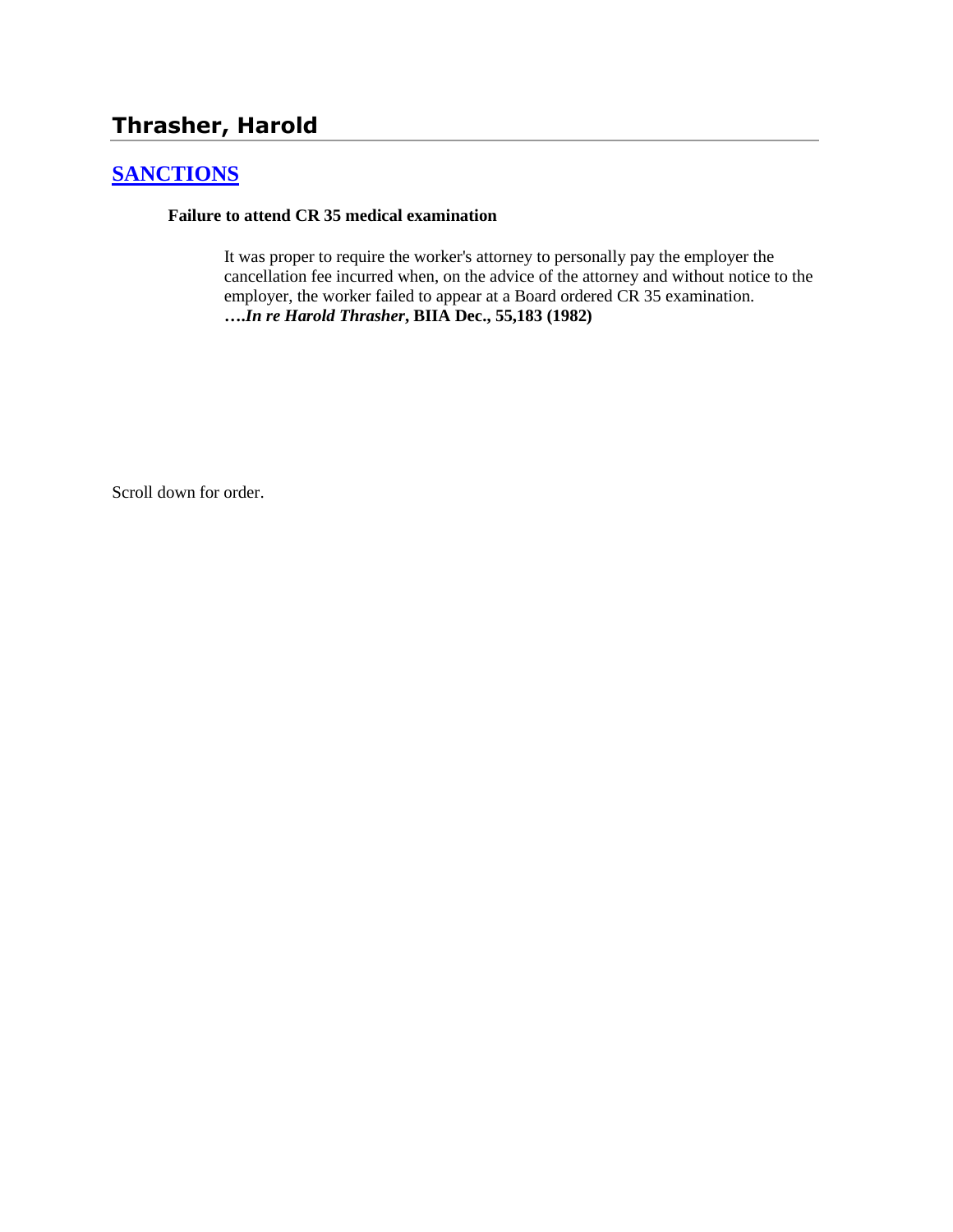#### **BEFORE THE BOARD OF INDUSTRIAL INSURANCE APPEALS STATE OF WASHINGTON**

# **IN RE: HAROLD M. THRASHER ) DOCKET NOS. 55,183 & 55,633**

# **)**

### **CLAIM NOS. S-274493 & S-260068 ) DECISION AND ORDER**

Appeals filed by the claimant in Claim No. S-260068 on November 5, 1979, from an order of the Department of Labor and Industries dated October 9, 1979; and in Claim No. S-274493 on August 28, 1979, from an order of the Department of Labor and Industries dated August 9, 1979, which orders closed each claim with time-loss compensation as paid but with no award for permanent partial disability. **REVERSED AND REMANDED**.

## **DECISION**

Pursuant to RCW 51.52.104 and RCW 51.52.106, this matter is before the Board for review and decision on a timely Petition for Review filed by the claimant to a Proposed Decision and Order issued on December 30, 1981, which sustained the Department orders dated August 9, 1979 and October 9, 1979.

The Board has reviewed the evidentiary rulings in the appeal record and finds that, with the exception of the items specifically discussed in this order, no prejudicial error was committed and those rulings are hereby affirmed.

During the course of the proceedings in this matter exhibits were marked and offered but not identified in a consecutive or logical manner. In order to differentiate between the exhibits offered, some of which bear the same numbers, they will be re-marked to include the date of the hearing at which they were offered with the identifying number of letter with which they were originally marked. All of the exhibits so marked which have been previously identified and admitted will remain admitted and all other exhibits will be rejected.

Claimant in his Petition for Review again raises his contention that the Board is compelled to honor his affidavit of prejudice filed in this matter. It has long been the policy of this agency, regardless of the changing membership of the Board, that absent a showing of good cause or actual bias or prejudice, affidavits of prejudice would not be granted. The nature of the Board's proceedings, vesting final decision-making authority in all appeals with the Board members themselves, provides sufficient protection of a party's interests, a circumstance not present in the superior courts of this state. While the showing of **actual** prejudice may require re-assignment of an appeal to a different hearing office, we are not compelled to do so on the bare assertions made in a general form affidavit of prejudice.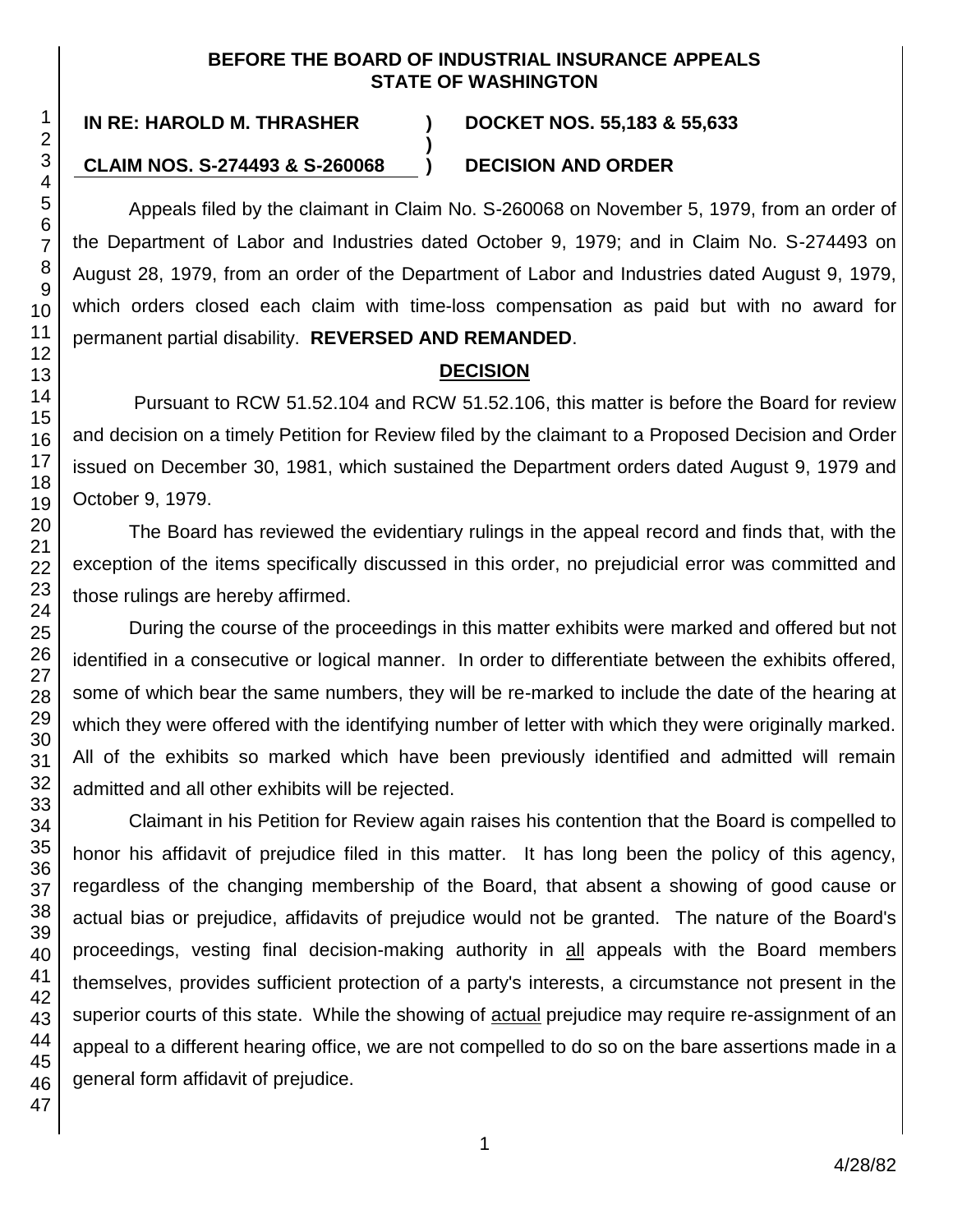During the pendency of this appeal, the Board has made this policy explicit in its rules of practice and procedure, WAC 263-12-045 and 263-12-125. No attempt was made by the claimant's counsel to support an allegation of actual bias or prejudice. The affidavit was, therefore, properly denied. Moreover, it would appear that such motion became moot. Although the hearing officer originally assigned to conduct proceedings in the appeal did eventually preside over much of the contest, that employee left state service for private law practice. Another hearing examiner was assigned to and completed the proceedings and authored the Proposed Decision and Order. Since no specific matters of procedure or evidentiary ruling are raised in the petition for review, it is difficult to conceive that the claimant earnestly asserts that bias or prejudice affected his ability to proceed. Having raised no such matters in his petition, they will be deemed waived. WAC 263-12- 145(2). RCW 51.52.104.

During the course of the hearing held on September 29, 1981, claimant's attorney, Norman W. Cohen, testified regarding certain conversations he had with Dr. Alan G. Brobeck prior to taking his deposition. The purpose of Mr. Cohen's testimony was to establish that Dr. Brobeck, the claimant's witness, had expressed opinions more favorable to the claimant's position than that established by his testimony. Although Mr. Cohen's testimony may impeach the credibility of Dr. Brobeck, the only admissible opinions are those expressed by the doctor in his own testimony. The supreme court, in Strmich v. Department of Labor and Industries, 31 Wn. 2d 598, at 604 (1948), dealt with this question and determined that this type of testimony was admissible only for the purposes of impeachment. We must conclude from the record that Mr. Cohen offered this testimony to establish Dr. Brobeck's opinions and not for the purposes of impeachment, and accordingly, it will be stricken from the record.

In the course of the proceedings held in this matter, certain rulings on objections and motions were either not made or reserved for consideration at a later date. All of the objections and motions other than those specifically mentioned in the Proposed Decision and Order, or in this order, are hereby overruled and denied.

Counsel for the employer, in a written motion filed with the Board on March 3, 1980, and on a number of occasions subsequently during proceedings in this matter, asked the Board to direct claimant's counsel to pay the employer the sum of \$350.00 as the cost of a medical examination which the claimant failed to attend on the advice of his attorney. Inspection of the record reveals that a motion for a Rule 35 examination was filed by the employer on January 3, 1980, and on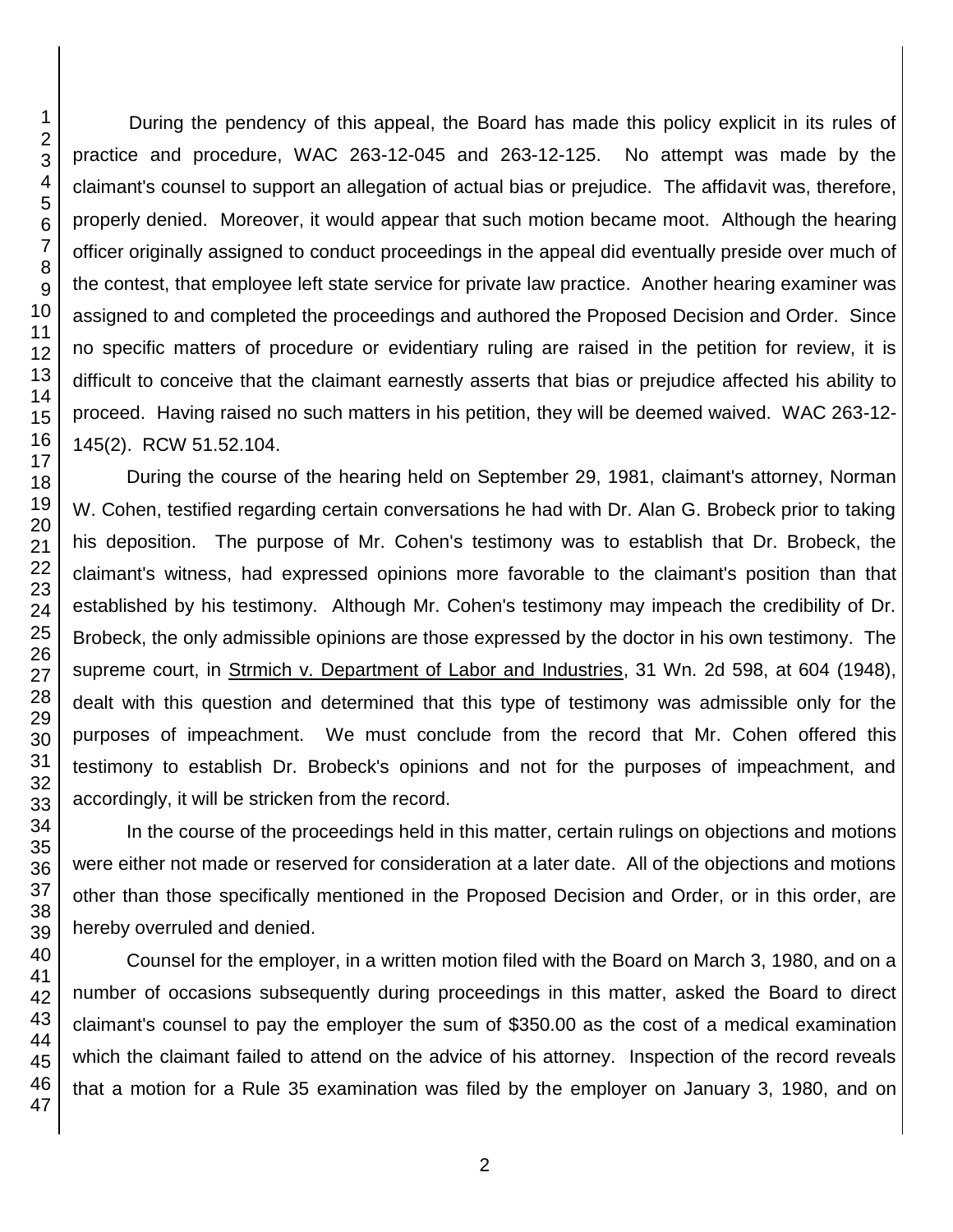January 18, 1980 an order granting this motion was mailed to the claimant and his attorney. Rather than challenging this order in proceedings before the Board, claimant's attorney elected to advise his client to ignore this order as it had been granted without a hearing on its merits. Counsel for the employer was not advised of Mr. Cohen's position regarding the examination until he received a letter on February 5, 1980, at which time he cancelled the examination, which resulted in a charge of \$350.00 to the employer by the physicians who had been scheduled to perform the examination. Employer incurred the \$350.00 cancellation charge as a direct result of the failure of claimant's attorney to challenge the order granting the Rule 35 examination at the proper time and in the appropriate manner. Accordingly, the employer's motion is granted and claimant's attorney, Norman W. Cohen, is directed to personally pay to the employer the sum of \$350.00 as a fee for forced cancellation of the medical examination.

During the course of these proceedings, claimant's attorney moved to strike certain evidence presented by the employer and for the imposition of sanctions for failure to respond to interrogatories. Inspection of the record reveals that the employer responded in a timely fashion to the claimant's interrogatories and also filed supplemental answers to interrogatories as these were required by the on-going nature of the interrogatories originally proposed. We feel that the employer has fairly and completely responded to the claimant's interrogatories in a timely fashion and the claimant's motion is denied.

By his direct appeals from the Department orders of August 9, 1979 and October 9, 1979, Mr. Thrasher has raised the question of the correctness of those orders. Specifically, he contends that a hearing loss he suffered in his left ear is causally related to the industrial injury of July 25, 1978, and that he was permanently totally disabled by the effects of the industrial injuries when the claims were closed.

Mr. Thrasher, a 59 year old high school graduate, has been a truck driver for many years. While in Portland, Oregon on January 4, 1978, he slipped on an icy fuel island and fell, injuring his low back. As the result of this injury, he sought medical treatment and was required to be off work for a period of time. On July 25, 1978, after he had returned to truck driving, he suffered an injury in British Columbia, Canada, when he hit a cow. As he struggled to keep the truck under control after striking the animal, he was jostled and thrown against his seatbelt injuring his neck and low back.

Following each of the injuries, Mr. Thrasher sought treatment from Dr. Charles J. Gehlen, a general practitioner who had been his physician for approximately 20 years. Since March 27, 1978,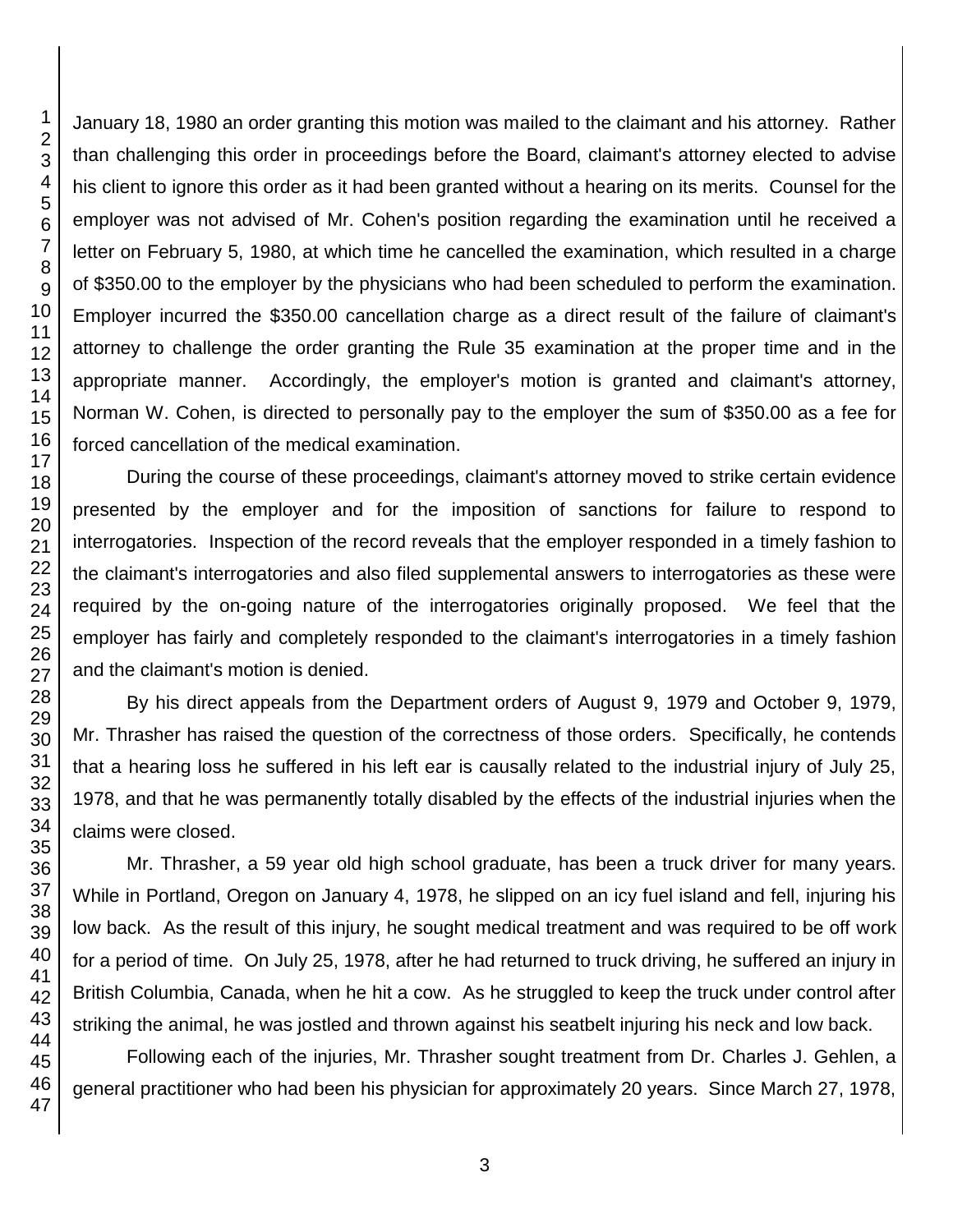when he first saw the claimant for the industrial injury of January 4, 1978, Dr. Gehlen has prescribed medication and managed Mr. Thrasher's condition with conservative treatment. Although he did not record findings, for the most part, he did note that on almost every occasion muscle spasms were detectable. Neither did Dr. Gehlen specify any physical limitations he would impose on the claimant, but he did feel that the effects of the industrial injuries had rendered the claimant unable to perform any form of continuous gainful employment of a heavy nature, such as truck driving.

When Mr. Thrasher failed to respond adequately after an extensive period of conservative treatment, he was referred to Dr. Alan G. Brobeck, a board-certified orthopedic surgeon. Dr. Brobeck first examined the claimant on August 17, 1979, and arranged for the claimant to have an electromyogram administered by Dr. Ernest A. Ager. This was for the purpose of determining the cause of claimant's neck and upper extremity complaints. The electromyogram, which was performed by Dr. Ager on August 22, 1969, demonstrated abnormalities establishing pressure on the C-7 or C-6 nerve root. When Dr. Brobeck reviewed these findings, he formed the opinion that the claimant might require a cervical fusion and referred him to Dr. William M. Cohn, a neurosurgeon who examined the claimant on August 29, 1979. Based on his examinations of the claimant, Dr. Brobeck diagnosed the claimant as having radiculopathy caused by foramenal encroachments in the lower cervical area. He felt that it was probable that the industrial injuries had aggravated the pre-existing osteoarthritic condition in the cervical spine, which was causing the condition diagnosed. Dr. Brobeck specifically refused to express an opinion regarding the claimant's ability to work.

Based on his evaluation of the claimant for treatment of low back and neck pain, Dr. Cohn diagnosed him as having low back and neck derangements related to arthritic changes of a wear and tear nature. He recommended to the claimant that he have a myelogram and a possible operation for cervical or lumbar disc pathology. Dr. Cohn felt there was a direct causal relationship between the conditions he diagnosed on August 29, 1979 and the industrial injury of July 25, 1978. He felt that as the result of the claimant having been badly jostled about in the cab of the truck, he had aggravated his pre-existing arthritic condition and rendered it symptomatic. Although Dr. Cohn did not express any opinion regarding impairment or physical limitations, he did feel that the claimant was prevented from performing any forms of continuous gainful employment by the effects of the industrial injuries.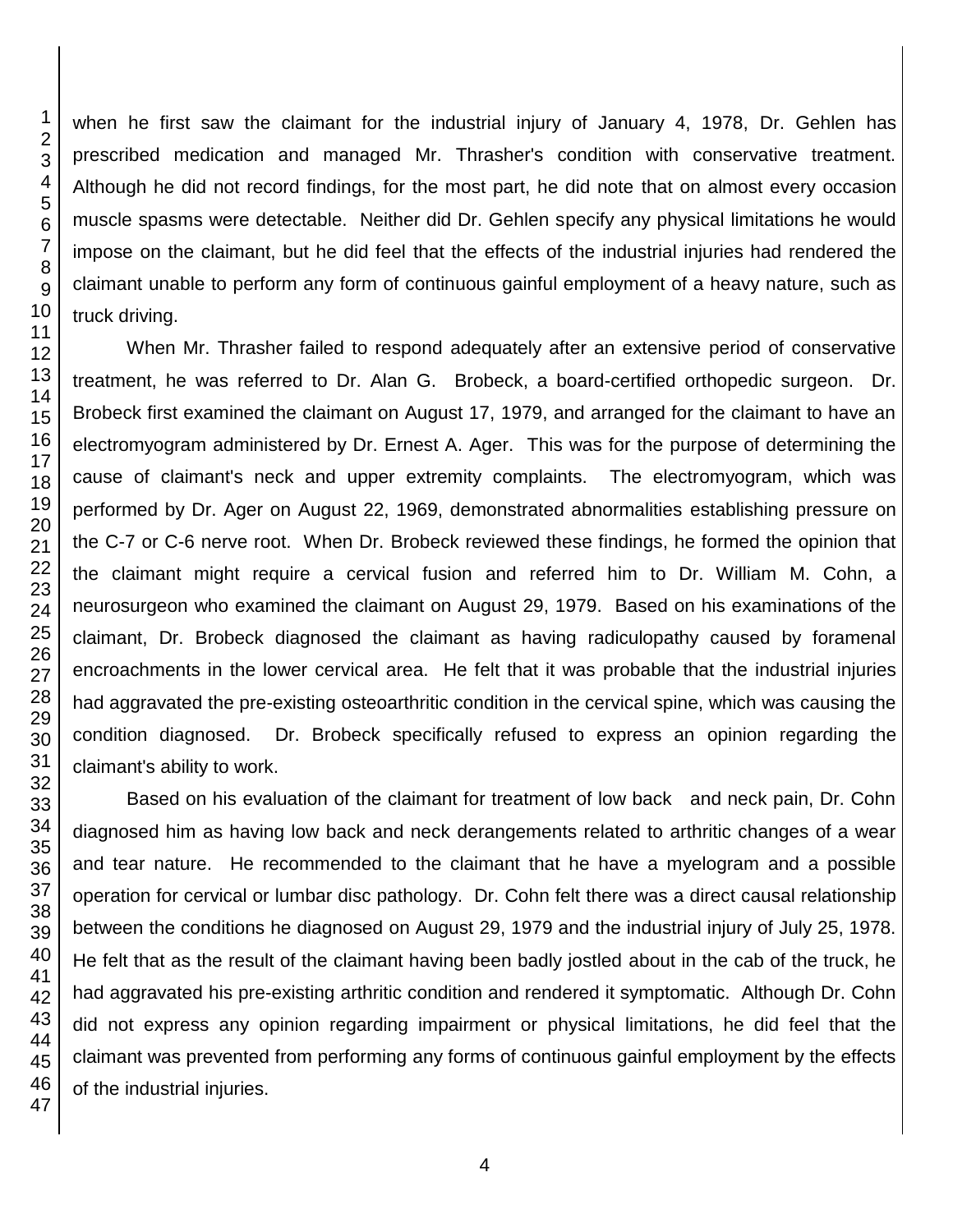The only vocational witness to testify in this matter was Constance Matteson, who interviewed and tested the claimant on September 29, 1980. Ms. Matteson, who has an extensive background in vocational rehabilitation and counseling, also testified that she had had experience and training in evaluating and interpreting medical reports. Although she testified that her opinion regarding the claimant's physical limitations was based on his representations to her in this regard, she did review the medical reports of Dr. Brobeck, Dr. Cohn and Dr. J. Harold Brown. Her opinion that the claimant is permanently totally disabled is based upon the claimant's representation that he could no longer perform any form of substantial physical exertion, and her test results which demonstrated that the claimant had poor manual dexterity and poor ability to perform mathematical computations. She did note that the claimant had good reading and spelling skills and should have the ability to handle the academic work necessary for retraining. However, she did not feel this offered a reasonable alternative because of the claimant's age.

In support of his contention that his hearing loss in the left ear was caused by the industrial injury of July 25, 1978, the claimant presented the testimony of Dr. Alan L. Keaton, a board-certified otolaryngologist. He testified that the claimant was referred to him by Dr. Gehlen on January 29, 1980, at which time he received a history that the claimant had suffered a significant loss of hearing in the last week. He was also told by the claimant that he had suffered a loss of hearing at the time of the industrial injury in July of 1978, and experienced tinnitus in his left ear commencing a few weeks later. Based on hearing tests, Dr. Keaton diagnosed the claimant as having a nerve-induced hearing loss in the left ear which was moderately severe in nature and caused by the industrial injury of July 25, 1978. He was quite firm in his opinion regarding the relationship between the industrial injury and the hearing loss, but felt that if Mr. Thrasher had no hearing loss until a month after the industrial accident, he would have to look for another cause.

In opposition to the claimant's asserted occupational hearing loss, the self-insured employer presented the testimony of Dr. Bernard R. Levinthal, a board-certified otorhinolaryngologist, who examined the claimant on September 26, 1980. At the time the claimant appeared for his examination, he was accompanied by his wife and his attorney. Claimant related a history of a sudden hearing loss in his left ear occurring in November of 1978, at which time he noted a sound which was like the sound made by air escaping from a balloon. Claimant also stated that he had had no hearing loss prior to the incident of November 1978, but since that time had suffered from tinnitus in his left ear. Hearing tests performed at the direction of Dr. Levinthal achieved essentially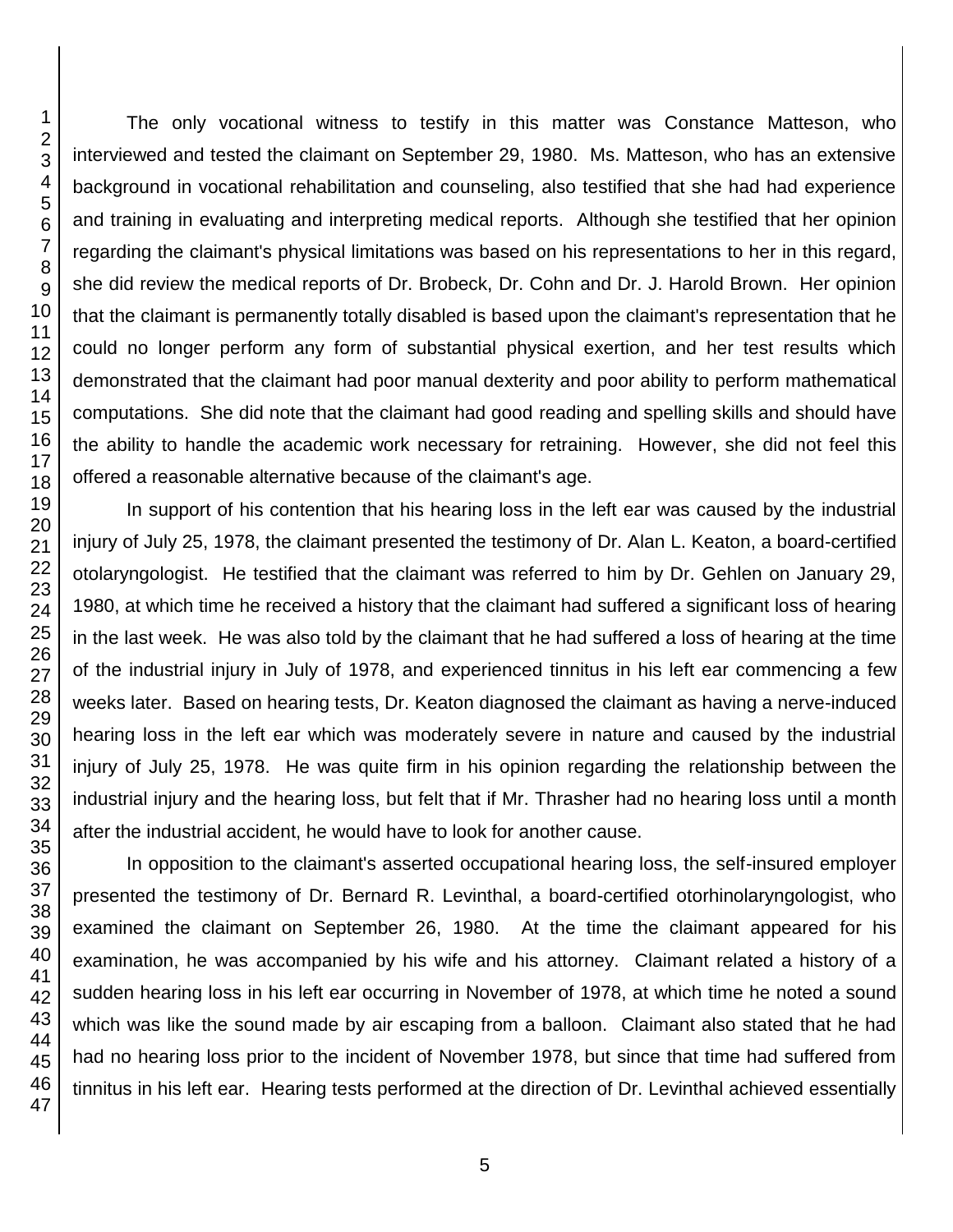the same results as those performed at the Northwest Hospital at the direction of Dr. Keaton. Based on an accurate and complete hypothetical question propounded to him, Dr. Levinthal expressed the opinion that there was no causal relationship between the claimant's hearing loss and the industrial injuries he suffered in 1978. The principle basis for Dr. Levinthal's opinion was the lapse in time between the injury and the sudden hearing loss. We find Dr. Levinthal's testimony convincing, and agree that there is no causal relationship between the claimant's hearing loss and the industrial injuries.

Also testifying were two physicians who had examined the claimant at the request of the selfinsured employer. Dr. J. Harold Brown, a board-certified specialist in aviation and industrial medicine, examined the claimant on March 19, 1979 and came to the conclusion that the claimant had no objective findings to substantiate his complaints other than x-ray evidence of degenerative changes in the spine. He interpreted x-rays as showing narrowing in the C-5 through C-7 interspaces and osteophytes or spurring protruding slightly into the intervertebral foramina at those levels. He also expressed the opinion that these changes had been present for somewhat more than a year prior to his examination. Dr. Brown could recommend no medical treatment but felt that the claimant should pursue a 60-day period of physical reconditioning and that following this he would be able to return to work as a truck driver. Other than the need for conditioning caused by the claimant's lack of activity, he felt there was no disability or impairment which was attributable to the industrial injuries of 1978.

Also testifying on behalf of the employer was Dr. David M. Chaplin, a board-certified orthopedic specialist, who examined the claimant on October 10, 1980. Based on a complete and detailed examination he diagnosed the claimant as having degenerative changes in the cervical and lumbosacral spine, peripheral neuropathy in both lower extremities, cervical and lumbosacral strain and hypertension. The only condition which he felt was causally related to the industrial injuries was the claimant's cervical and lumbosacral strains. He did not feel that the claimant would benefit from further treatment and although he felt the claimant had impairment caused by the degenerative changes in the neck and low back, he felt none of this was causally related to the industrial injuries. Dr. Chaplin felt that the claimant was capable of continuous gainful employment, but did impose certain physical restrictions on his activity. He felt that the claimant should not lift any weights greater than 40 to 50 pounds, should not stand in one position for periods in excess of four hours, and should do no prolonged stooping or bending. He felt that the claimant should have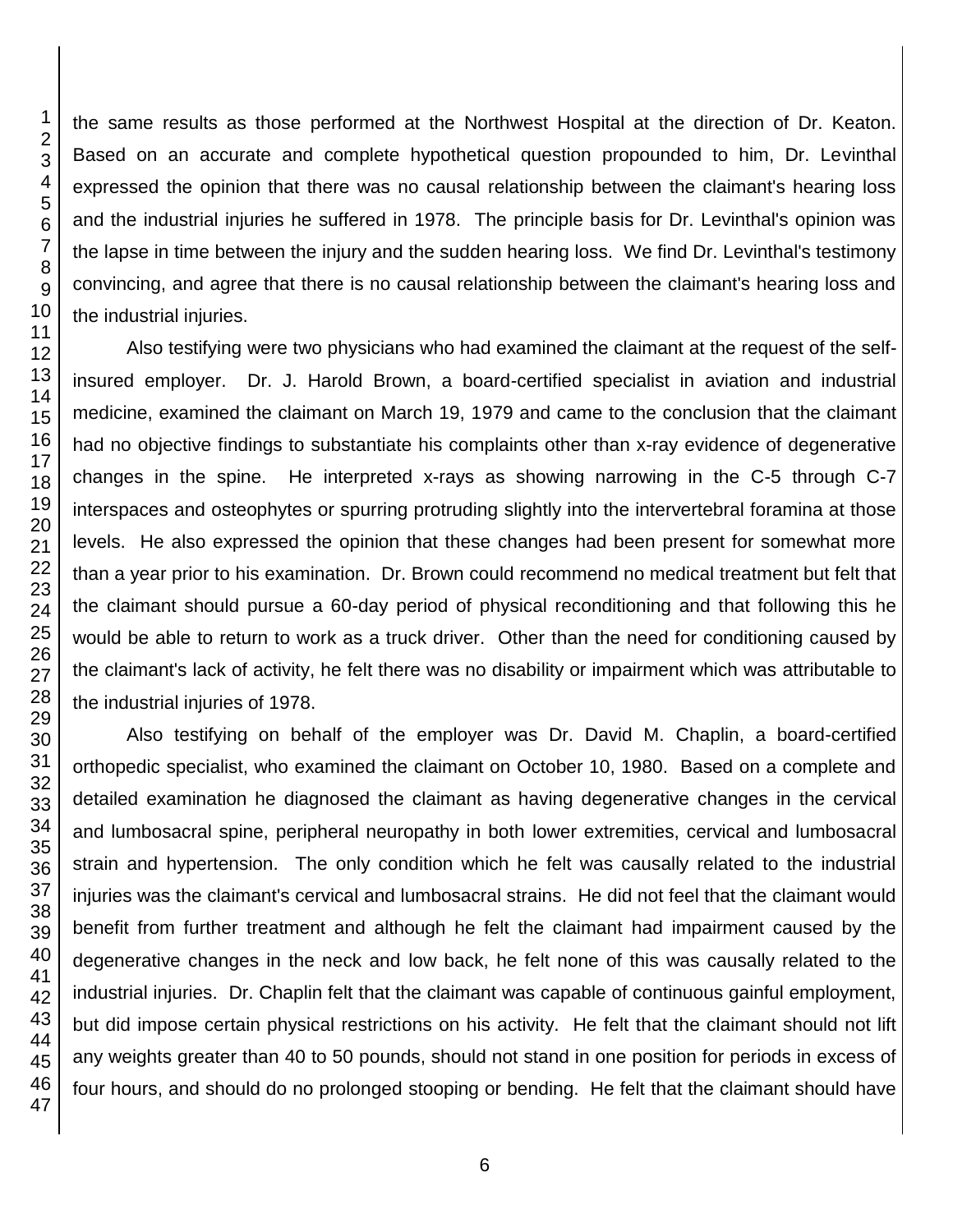no restriction on the length of time that he would be able to sit. On cross-examination, Dr. Chaplin stated that the injuries suffered by claimant during the course of his employment in 1978 had precipitated, prolonged, worsened or exacerbated the symptoms caused by claimant's osteoarthritic condition. Commencing in October of 1980, the self-insured employer hired a private investigator to observe the claimant's activities. On a number of occasions the investigator, Windsor Olson, without Mr. Thrasher's knowledge, observed the claimant engaging in physical activities about his home which were considerably more strenuous than the activities he related to the physicians examining him or to Constance Matteson, the claimant's vocational witness. In addition, Mr. Olson followed the claimant as he drove his camper from his residence in Montlake Terrace to a point north of the Canadian border. He testified that during this drive he was able to observe Mr. Thrasher closely on a number of occasions and saw no indication that the claimant was in pain or distress as the result of his activities.

Additionally, each party presented a number of witnesses relating to an "investigation" of the claimant allegedly performed personally by the employer's attorney, Mr. Dickinson. This testimony generated considerable heat between the parties, but shed little light on the issues presented by these appeals. One thing however, is abundantly clear from this testimony, and that is the claimant's allegations regarding the alleged surreptitious activities of employer's counsel have no basis in fact and are specious.

Considering the range of physical limitations testified to by Dr. Chaplin and the activities observed by Mr. Olson in the course of his investigation, it appears to this Board that Harold Thrasher is capable of performing the physical activities of a number of forms of continuous gainful employment. The physical restrictions imposed by Dr. Chaplin would not preclude Mr. Thrasher from resuming employment as a truck drive. In view of this testimony, we find it difficult to accept Mr. Thrasher's self-imposed limitations which are based upon a multitude of complaints and symptoms unsubstantiated by objective findings.

Dr. Gehlen's testimony would ordinarily be accorded great weight in view of his long-time relationship with the claimant as attending physician. However, we do not find it as persuasive as the testimony of Dr. Chaplin. Dr. Gehlen holds the opinion that the claimant is unable to work, but it appears that opinion relates mainly to the claimant's ability to return to work as a truck drive. He does not state any specific physical limitations or restrictions that lead him to this conclusion.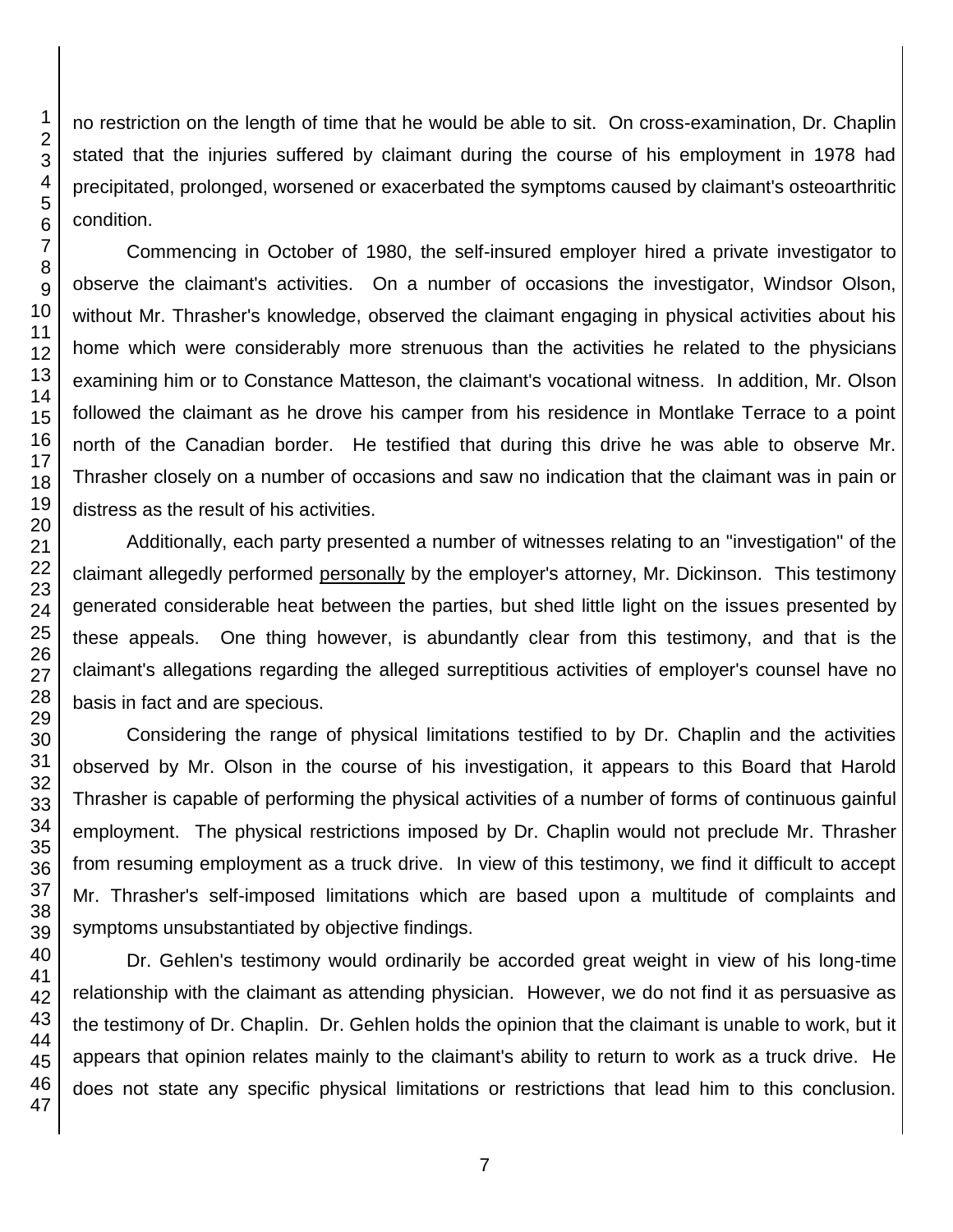1 2 3

Although Dr. Gehlen has seen the claimant on numerous occasions, his records and testimony reflect little in the way of objective findings which would substantiate Mr. Thrasher's disability relative to the 1978 industrial injuries. It is also significant to note that this general practitioner referred the claimant to specialists with superior training and expertise when he had not responded adequately to conservative treatment. We are, however, convinced by the testimony of Drs. Cohn, Ager, and the cross-examination of Dr. Chaplin, that the industrial injuries acted upon claimant's pre-existing osteoarthritic condition in such a way as to light it up or render it symptomatic. Although Dr. Gehlen had previously treated the claimant for this problem, it had been asymptomatic for some period of time prior to the industrial injury of January 4, 1978. Accordingly, the Department orders closing these claims are incorrect and these claims will be remanded to the Department with directions to pay permanent partial disability awards consonant with the category 2 rating of WAC 296-20-240 and WAC 296-20-280, as testified to by Dr. Chaplin in regards to the claimant's neck and lumbosacral spine.

### **FINDINGS OF FACT**

Based on a careful review of the entire record, this Board finds as follows:

- 1. On September 7, 1978 claimant, Harold M. Thrasher, filed a report of accident with the Department of Labor and Industries alleging that he had suffered an industrial injury on July 25, 1978, during the course of his employment as a truck driver with T.I.M.E. DC, a self-insured employer, which was assigned Claim No. S-274493. On August 9, 1979, the Department of Labor and Industries issued an order closing the claim with time-loss compensation as paid to May 26, 1979, inclusive, but with no award for permanent partial disability. On August 28, 1979 claimant filed a notice of appeal from the Department's order of August 9, 1979, which was assigned Docket No. 55,183. On September 12, 1979, the Board of Industrial Insurance Appeals issued an order granting the appeal and directed that proceedings be held on the issues raised by the appeal.
- 2. On May 5, 1978 claimant, Harold M. Thrasher, filed a report of accident with the Department of Labor and Industries alleging that he had suffered an industrial injury during the course of his employment with T.I.M.E. DC, Inc., on January 4, 1978, which was assigned Claim No. S-260068. On May 30, 1978, the Department of Labor and Industries issued an order allowing the claim. On October 9, 1979, the Department issued an order closing the claim with time-loss compensation as paid to April 16, 1978, with no award for permanent partial disability. On November 5, 1979, claimant filed a notice of appeal from the Department's order of October 9, 1979, which was assigned Docket No. 55,633. On November 15, 1979, the Board of Industrial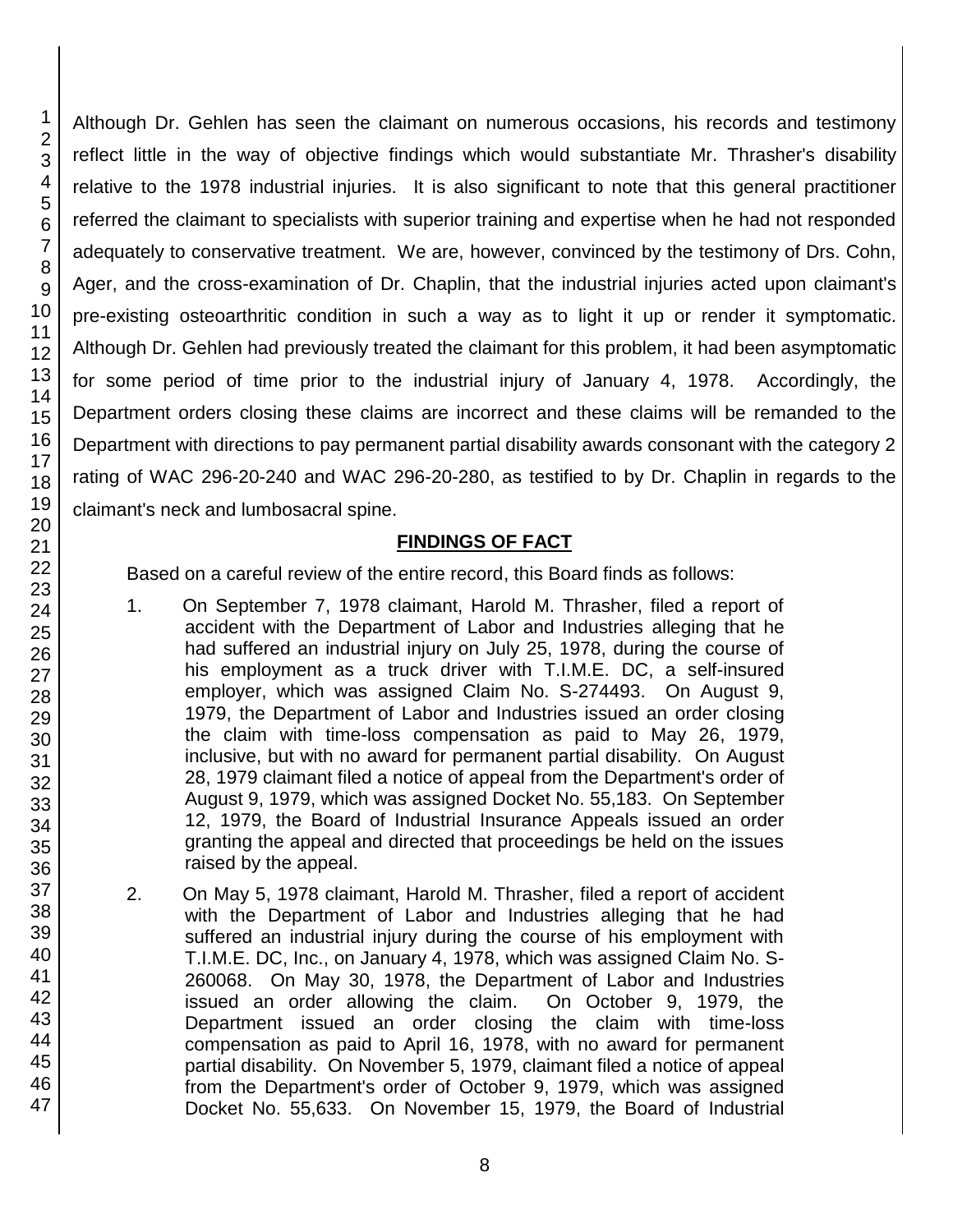Insurance Appeals issued an order granting the appeal and directed that proceedings be held on the issues raised by the appeal.

- 3. Harold M. Thrasher, the claimant, suffered an industrial injury to hi low back during the course of his employment with T.I.M.E. DC, Inc., as the result of slipping and falling when he stepped on an icy fuel island on January 4, 1978.
- 4. Harold M. Thrasher, the claimant, suffered an industrial injury to his low back and neck during the course of his employment with T.I.M.E. DC, Inc., as the result of being jostled and thrown against his seatbelt while trying to control his truck after striking a cow in British Columbia, Canada on July 25, 1978.
- 5. As of August 9, 1979 and October 9, 1979, claimant was suffering from cervical and lumbar strain, which conditions were causally related to the industrial injuries of January 4, 1978 and July 25, 1978, and which had lighted up or rendered symptomatic claimant's pre-existing degenerative arthritis in the neck and low back.
- 6. As of August 9, 1979 and October 9, 1979, there was no viable treatment designed to reduce the claimant's disability attributable to the industrial injuries of January 4, 1978 and July 25, 1978, other than surgery which the claimant had refused and without this surgery his conditions were fixed and permanent.
- 7. The claimant is a 59 year old high school graduate who has not been continuously gainfully employed since the industrial injury of July 25, 1978. Prior to the industrial injuries of January 4, 1978 and July 25, 1978, claimant had worked for almost 30 years as a truck driver. Claimant has poor manual dexterity and poor mathematical ability, but is able to read and spell well.
- 8. As of August 9, 1979 and October 9, 1979, as a result of the industrial injuries of July 25, 1978 and January 4, 1978, claimant had physical limitations which prevented him from performing prolonged stooping or bending, from standing in one position for more than four hours at a time, and from lifting over 40 to 50 pounds. Claimant's ability to sit was not significantly restricted.
- 9. As of August 9, 1979 and October 9, 1979, claimant in view of his disabling conditions attributable to the industrial injuries, was not precluded from performing gainful employment on a reasonably continuous bases within his capabilities and in view of his age, training, education and experience.
- 10. As of August 9, 1979, claimant's impairment attributable to the industrial injury of July 25, 1978 was most accurately described by Category II of WAC 296-20-240, Categories of Permanent Cervical and Cervicodorsal Impairments.